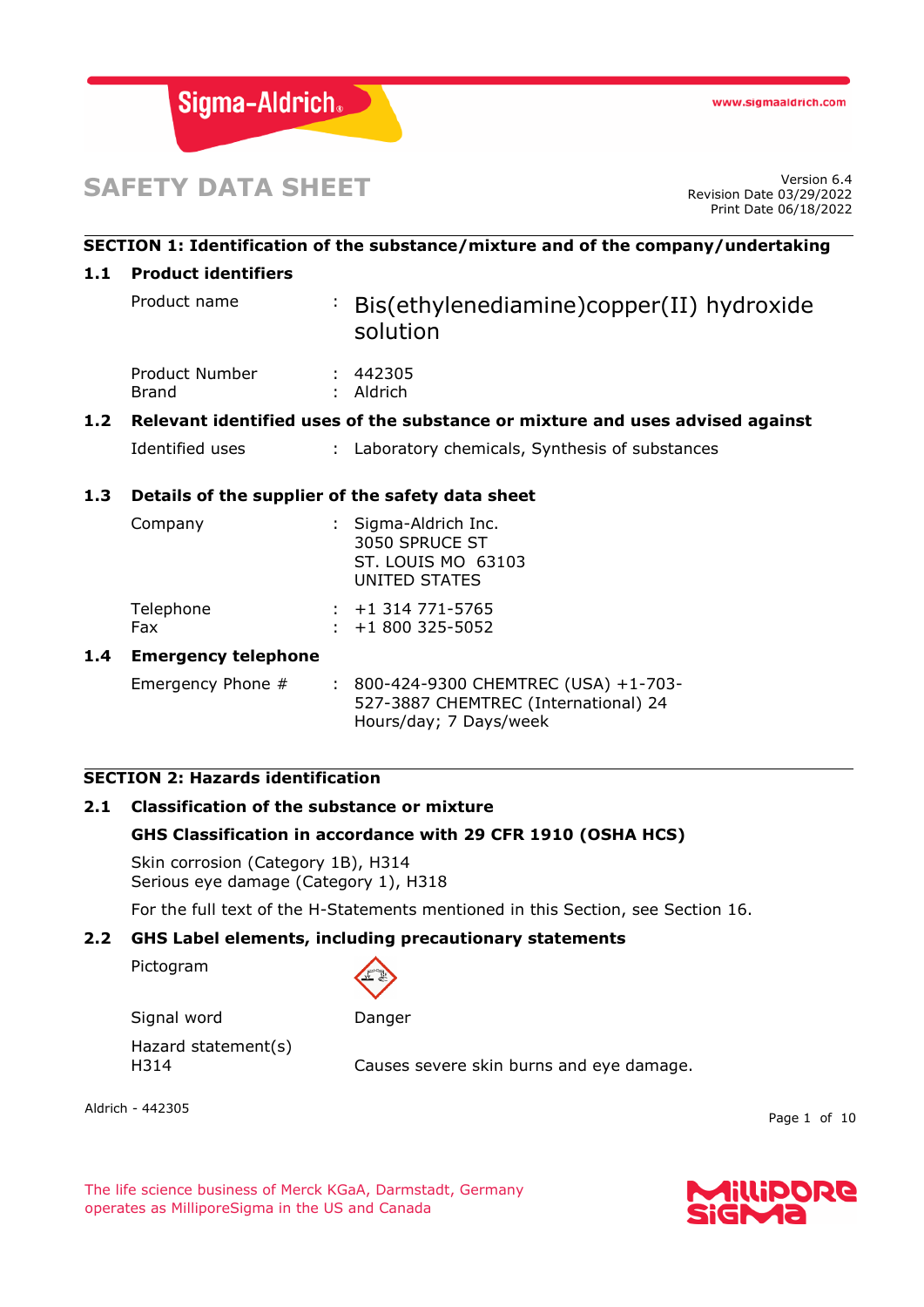| Precautionary statement(s) |                                                                                                                         |
|----------------------------|-------------------------------------------------------------------------------------------------------------------------|
| P <sub>264</sub>           | Wash skin thoroughly after handling.                                                                                    |
| P280                       | Wear protective gloves/ protective clothing/ eye protection/ face<br>protection.                                        |
| $P301 + P330 + P331$       | IF SWALLOWED: Rinse mouth. Do NOT induce vomiting.                                                                      |
| $P303 + P361 + P353$       | IF ON SKIN (or hair): Take off immediately all contaminated<br>clothing. Rinse skin with water/ shower.                 |
| $P304 + P340 + P310$       | IF INHALED: Remove person to fresh air and keep comfortable<br>for breathing. Immediately call a POISON CENTER/ doctor. |
| $P305 + P351 + P338 +$     | IF IN EYES: Rinse cautiously with water for several minutes.                                                            |
| P310                       | Remove contact lenses, if present and easy to do. Continue<br>rinsing. Immediately call a POISON CENTER/ doctor.        |
| P363                       | Wash contaminated clothing before reuse.                                                                                |
| P405                       | Store locked up.                                                                                                        |
| P501                       | Dispose of contents/ container to an approved waste disposal<br>plant.                                                  |

# **2.3 Hazards not otherwise classified (HNOC) or not covered by GHS** - none

# **SECTION 3: Composition/information on ingredients**

| 3.2 | <b>Mixtures</b><br>Synonyms |                                        | Copper(II)-ethylenediame complex      |                                                                 |                                 |  |  |  |
|-----|-----------------------------|----------------------------------------|---------------------------------------|-----------------------------------------------------------------|---------------------------------|--|--|--|
|     | Formula<br>Molecular weight |                                        | $C_4H_1gCuN_4O_2$<br>: $217.76$ g/mol |                                                                 |                                 |  |  |  |
|     | Component                   |                                        |                                       | Classification                                                  | Concentration                   |  |  |  |
|     |                             | bis(ethylenediamine)copper dihydroxide |                                       |                                                                 |                                 |  |  |  |
|     | $CAS-N0$ .<br>$EC-N0$ .     |                                        | 14552-35-3<br>238-597-7               | Acute Tox. 4; Skin Corr.<br>1B; Eye Dam. 1; H302,<br>H314, H318 | $>= 20 - < 30$<br>$\frac{0}{0}$ |  |  |  |

For the full text of the H-Statements mentioned in this Section, see Section 16.

# **SECTION 4: First aid measures**

# **4.1 Description of first-aid measures**

#### **General advice**

First aiders need to protect themselves. Show this material safety data sheet to the doctor in attendance.

## **If inhaled**

After inhalation: fresh air. Call in physician.

#### **In case of skin contact**

In case of skin contact: Take off immediately all contaminated clothing. Rinse skin with water/ shower. Call a physician immediately.

# **In case of eye contact**

After eye contact: rinse out with plenty of water. Immediately call in ophthalmologist. Remove contact lenses.

Aldrich - 442305

Page 2 of 10

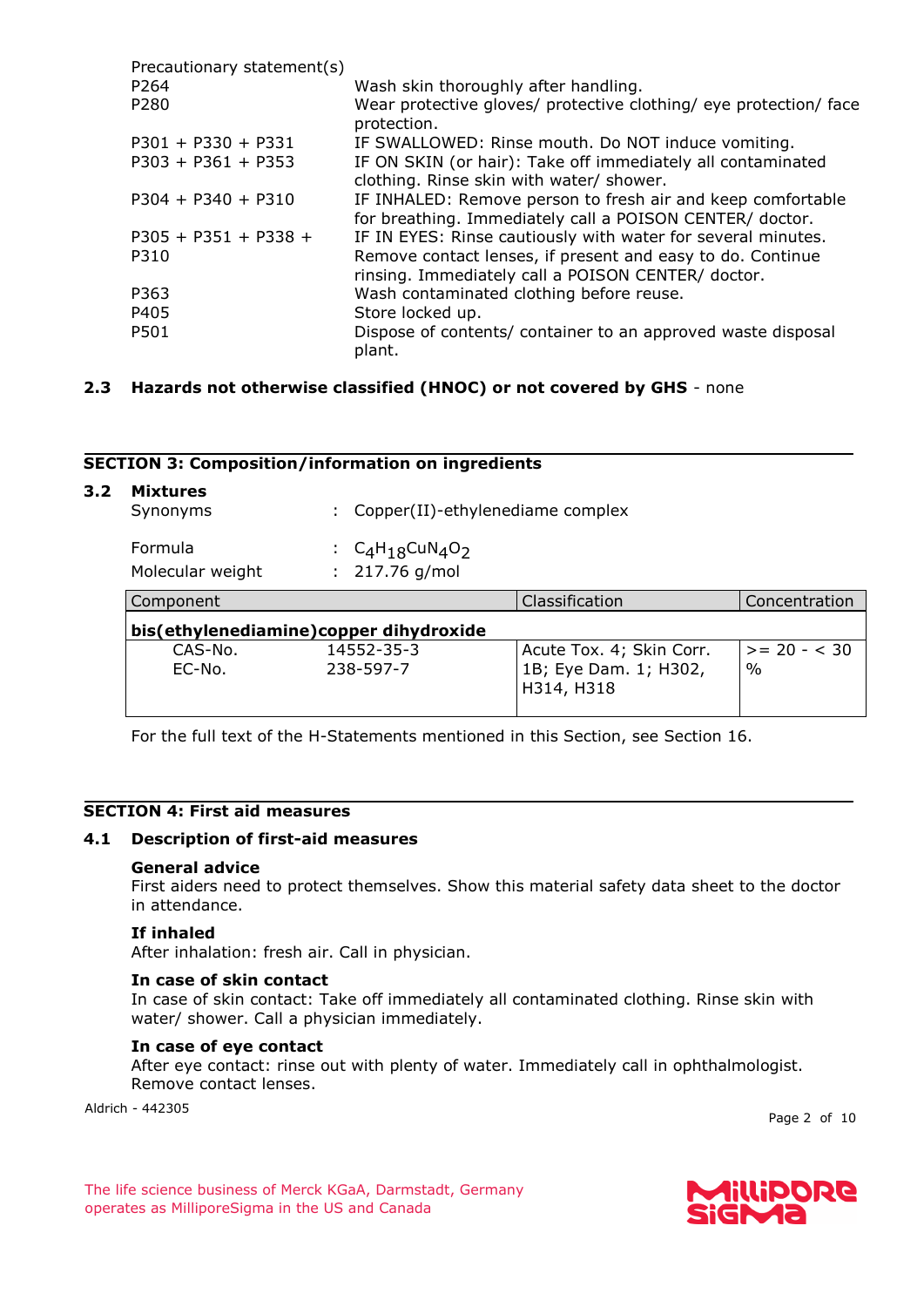# **If swallowed**

After swallowing: make victim drink water (two glasses at most), avoid vomiting (risk of perforation). Call a physician immediately. Do not attempt to neutralise.

# **4.2 Most important symptoms and effects, both acute and delayed**

The most important known symptoms and effects are described in the labelling (see section 2.2) and/or in section 11

## **4.3 Indication of any immediate medical attention and special treatment needed** No data available

# **SECTION 5: Firefighting measures**

# **5.1 Extinguishing media**

# **Suitable extinguishing media**

Use extinguishing measures that are appropriate to local circumstances and the surrounding environment.

## **Unsuitable extinguishing media**

For this substance/mixture no limitations of extinguishing agents are given.

# **5.2 Special hazards arising from the substance or mixture**

Carbon oxides Nitrogen oxides (NOx) Copper oxides Not combustible. Ambient fire may liberate hazardous vapours.

# **5.3 Advice for firefighters**

Stay in danger area only with self-contained breathing apparatus. Prevent skin contact by keeping a safe distance or by wearing suitable protective clothing.

# **5.4 Further information**

Suppress (knock down) gases/vapors/mists with a water spray jet. Prevent fire extinguishing water from contaminating surface water or the ground water system.

# **SECTION 6: Accidental release measures**

## **6.1 Personal precautions, protective equipment and emergency procedures** Advice for non-emergency personnel: Do not breathe vapors, aerosols. Avoid substance contact. Ensure adequate ventilation. Evacuate the danger area, observe emergency procedures, consult an expert. For personal protection see section 8.

- **6.2 Environmental precautions** Do not let product enter drains.
- **6.3 Methods and materials for containment and cleaning up** Cover drains. Collect, bind, and pump off spills. Observe possible material restrictions (see sections 7 and 10). Take up with liquid-absorbent material (e.g. Chemizorb $\circledR$ ). Dispose of properly. Clean up affected area.
- **6.4 Reference to other sections** For disposal see section 13.

Aldrich - 442305

Page 3 of 10

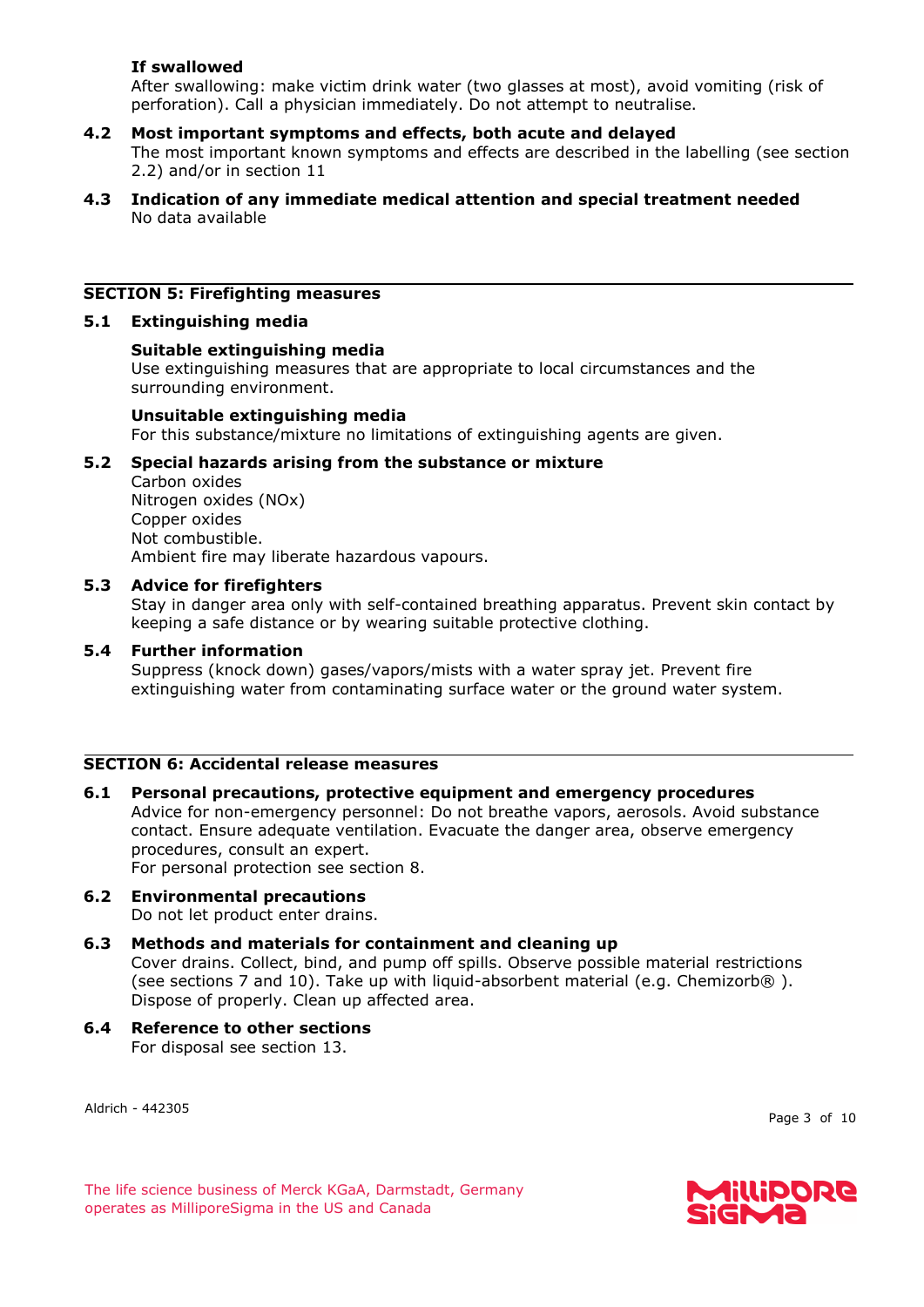# **SECTION 7: Handling and storage**

**7.1 Precautions for safe handling** For precautions see section 2.2.

# **7.2 Conditions for safe storage, including any incompatibilities**

# **Storage conditions**

Tightly closed. Keep in a well-ventilated place. Keep locked up or in an area accessible only to qualified or authorized persons.

Air and light sensitive.

# **Storage class**

Storage class (TRGS 510): 6.1B: Non-combustible, acute toxic Cat. 1 and 2 / very toxic hazardous materials

# **7.3 Specific end use(s)**

Apart from the uses mentioned in section 1.2 no other specific uses are stipulated

# **SECTION 8: Exposure controls/personal protection**

# **8.1 Control parameters**

# **Ingredients with workplace control parameters**

| Component                                     | CAS-No.   | Value | Control    | <b>Basis</b>                                     |
|-----------------------------------------------|-----------|-------|------------|--------------------------------------------------|
|                                               |           |       | parameters |                                                  |
| bis(ethylenediami<br>ne)copper<br>dihydroxide | 14552-35- | TWA   | 1 mg/m $3$ | USA. NIOSH Recommended<br><b>Exposure Limits</b> |

# **8.2 Exposure controls**

# **Appropriate engineering controls**

Immediately change contaminated clothing. Apply preventive skin protection. Wash hands and face after working with substance.

# **Personal protective equipment**

# **Eye/face protection**

Use equipment for eye protection tested and approved under appropriate government standards such as NIOSH (US) or EN 166(EU). Tightly fitting safety goggles

# **Skin protection**

Handle with gloves. Gloves must be inspected prior to use. Use proper glove removal technique (without touching glove's outer surface) to avoid skin contact with this product. Dispose of contaminated gloves after use in accordance with applicable laws and good laboratory practices. Wash and dry hands.

Full contact Material: butyl-rubber Minimum layer thickness: 0.3 mm Break through time: 480 min Material tested:Butoject® (KCL 897 / Aldrich Z677647, Size M)

Splash contact Material: Nature latex/chloroprene

Aldrich - 442305

Page 4 of 10

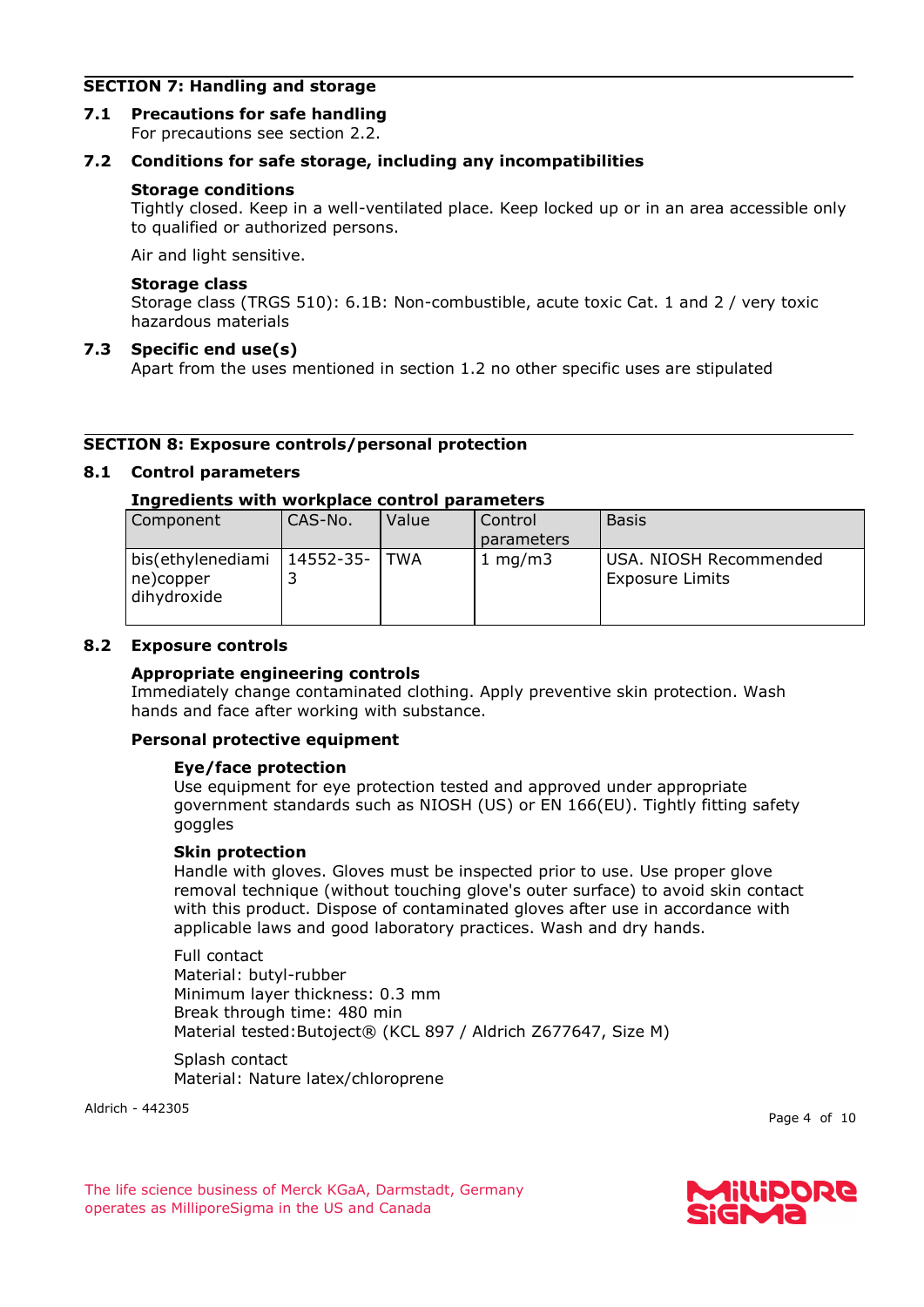Minimum layer thickness: 0.6 mm Break through time: 60 min Material tested:Lapren® (KCL 706 / Aldrich Z677558, Size M)

data source: KCL GmbH, D-36124 Eichenzell, phone +49 (0)6659 87300, e-mail sales@kcl.de, test method: EN374

If used in solution, or mixed with other substances, and under conditions which differ from EN 374, contact the supplier of the EC approved gloves. This recommendation is advisory only and must be evaluated by an industrial hygienist and safety officer familiar with the specific situation of anticipated use by our customers. It should not be construed as offering an approval for any specific use scenario.

## **Body Protection**

protective clothing

### **Respiratory protection**

required when vapours/aerosols are generated.

Our recommendations on filtering respiratory protection are based on the following standards: DIN EN 143, DIN 14387 and other accompanying standards relating to the used respiratory protection system.

#### **Control of environmental exposure**

Do not let product enter drains.

### **SECTION 9: Physical and chemical properties**

## **9.1 Information on basic physical and chemical properties**

Aldrich - 442305 a) Appearance Form: liquid b) Odor No data available c) Odor Threshold No data available d) pH No data available e) Melting point/freezing point No data available f) Initial boiling point and boiling range No data available g) Flash point ()Not applicable h) Evaporation rate No data available i) Flammability (solid, gas) No data available j) Upper/lower flammability or explosive limits No data available k) Vapor pressure No data available l) Vapor density No data available m) Density 1.086 g/cm3 Relative density Mo data available n) Water solubility soluble

Page 5 of 10



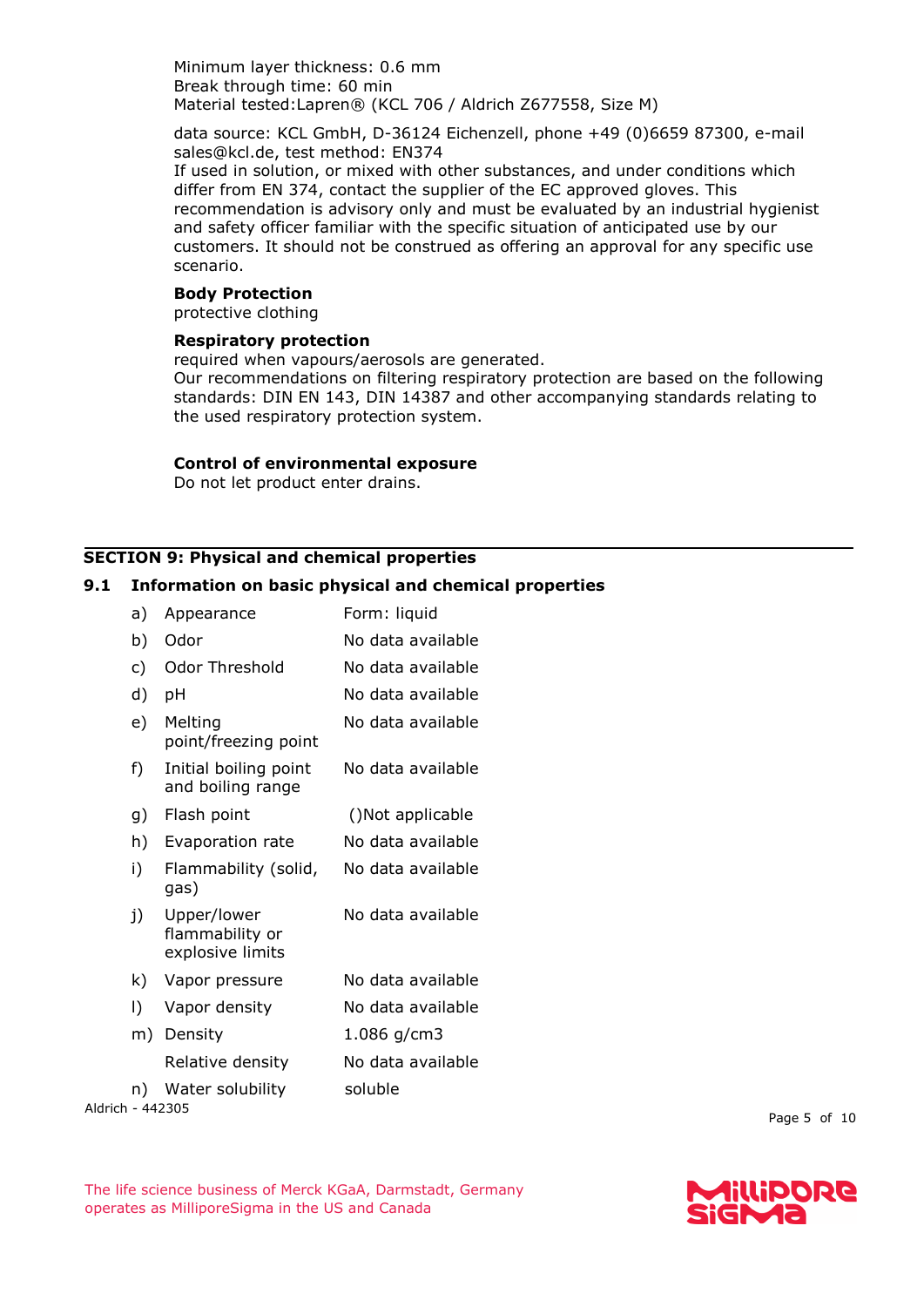- o) Partition coefficient: n-octanol/water No data available
- p) Autoignition temperature Not applicable
- q) Decomposition temperature No data available
- r) Viscosity No data available
- s) Explosive properties Not classified as explosive.
- t) Oxidizing properties none

## **9.2 Other safety information** No data available

# **SECTION 10: Stability and reactivity**

# **10.1 Reactivity**

No data available

**10.2 Chemical stability** The product is chemically stable under standard ambient conditions (room temperature) .

# **10.3 Possibility of hazardous reactions**

Violent reactions possible with: The generally known reaction partners of water.

**10.4 Conditions to avoid**

no information available

- **10.5 Incompatible materials** Strong oxidizing agents
- **10.6 Hazardous decomposition products** In the event of fire: see section 5

# **SECTION 11: Toxicological information**

# **11.1 Information on toxicological effects**

# **Mixture**

# **Acute toxicity**

Acute toxicity estimate Oral - 3,409 mg/kg (Calculation method) Symptoms: If ingested, severe burns of the mouth and throat, as well as a danger of perforation of the esophagus and the stomach. Symptoms: mucosal irritations, Cough, Shortness of breath, Possible damages:, damage of respiratory tract Dermal: No data available

# **Skin corrosion/irritation**

Mixture causes burns.

Aldrich - 442305

Page 6 of 10

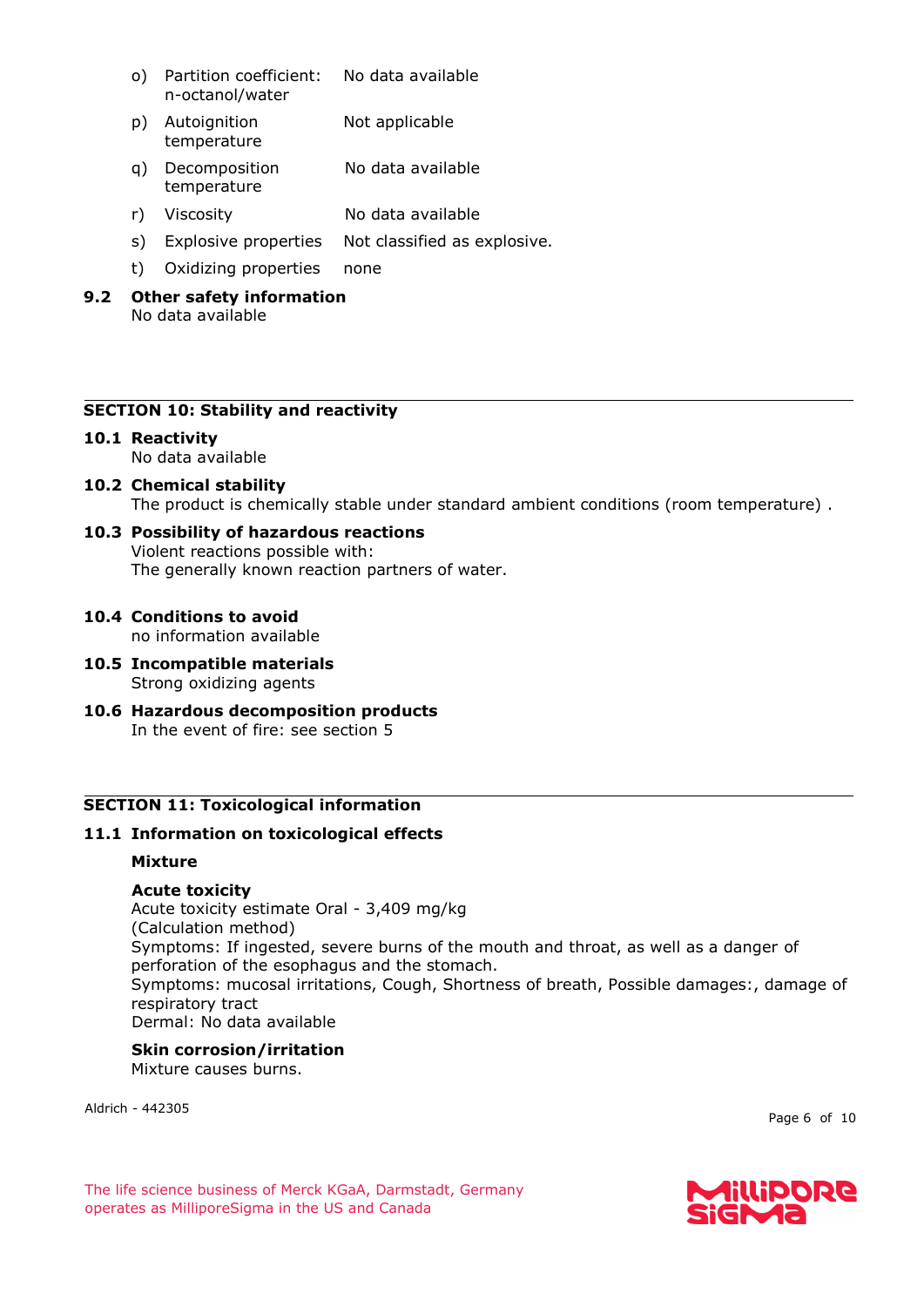## **Serious eye damage/eye irritation**

Mixture causes serious eye damage. Risk of blindness!

#### **Respiratory or skin sensitization**

No data available

## **Germ cell mutagenicity**

# No data available

# **Carcinogenicity**

- IARC: No ingredient of this product present at levels greater than or equal to 0.1% is identified as probable, possible or confirmed human carcinogen by IARC.
- NTP: No ingredient of this product present at levels greater than or equal to 0.1% is identified as a known or anticipated carcinogen by NTP.
- OSHA: No component of this product present at levels greater than or equal to 0.1% is on OSHA's list of regulated carcinogens.

#### **Reproductive toxicity**

No data available

**Specific target organ toxicity - single exposure** No data available

**Specific target organ toxicity - repeated exposure** No data available

**Aspiration hazard** No data available

## **11.2 Additional Information**

Material is extremely destructive to tissue of the mucous membranes and upper respiratory tract, eyes, and skin., spasm, inflammation and edema of the larynx, spasm, inflammation and edema of the bronchi, pneumonitis, pulmonary edema, burning sensation, Cough, wheezing, laryngitis, Shortness of breath, Headache, Nausea Other dangerous properties can not be excluded.

Handle in accordance with good industrial hygiene and safety practice.

# **Components**

# **bis(ethylenediamine)copper dihydroxide**

#### **Acute toxicity**

LD50 Oral - Rat - 750 mg/kg Remarks: (RTECS) Inhalation: Corrosive to respiratory system. LD50 Dermal - Rabbit -  $> 8,000$  mg/kg Remarks: (RTECS)

**Skin corrosion/irritation** No data available

## **Serious eye damage/eye irritation** Causes serious eye damage.

## **Respiratory or skin sensitization** No data available

Aldrich - 442305

Page 7 of 10

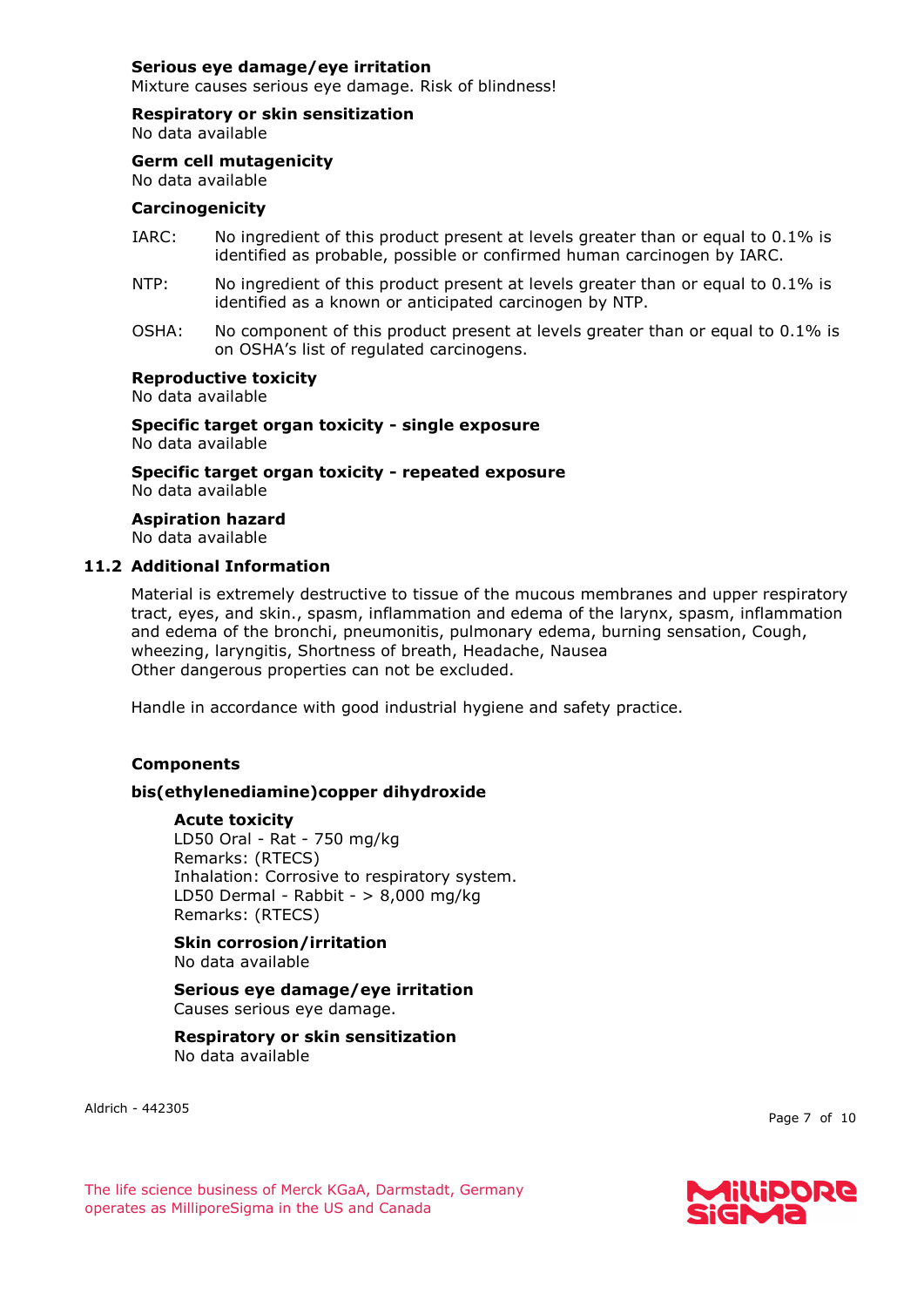**Germ cell mutagenicity** No data available

#### **Carcinogenicity** No data available

**Reproductive toxicity** No data available

**Specific target organ toxicity - single exposure** No data available

**Specific target organ toxicity - repeated exposure** No data available

#### **Aspiration hazard** No data available

# **SECTION 12: Ecological information**

## **12.1 Toxicity**

**Mixture** No data available

- **12.2 Persistence and degradability** No data available
- **12.3 Bioaccumulative potential** No data available
- **12.4 Mobility in soil** No data available
- **12.5 Results of PBT and vPvB assessment** PBT/vPvB assessment not available as chemical safety assessment not required/not conducted
- **12.6 Endocrine disrupting properties** No data available
- **12.7 Other adverse effects** No data available

# **Components**

**bis(ethylenediamine)copper dihydroxide**

No data available

# **SECTION 13: Disposal considerations**

# **13.1 Waste treatment methods**

#### **Product**

Waste material must be disposed of in accordance with the national and local regulations. Leave chemicals in original containers. No mixing with other waste. Handle uncleaned containers like the product itself. See www.retrologistik.com for processes regarding the return of chemicals and containers, or contact us there if you have further questions.

Aldrich - 442305

Page 8 of 10

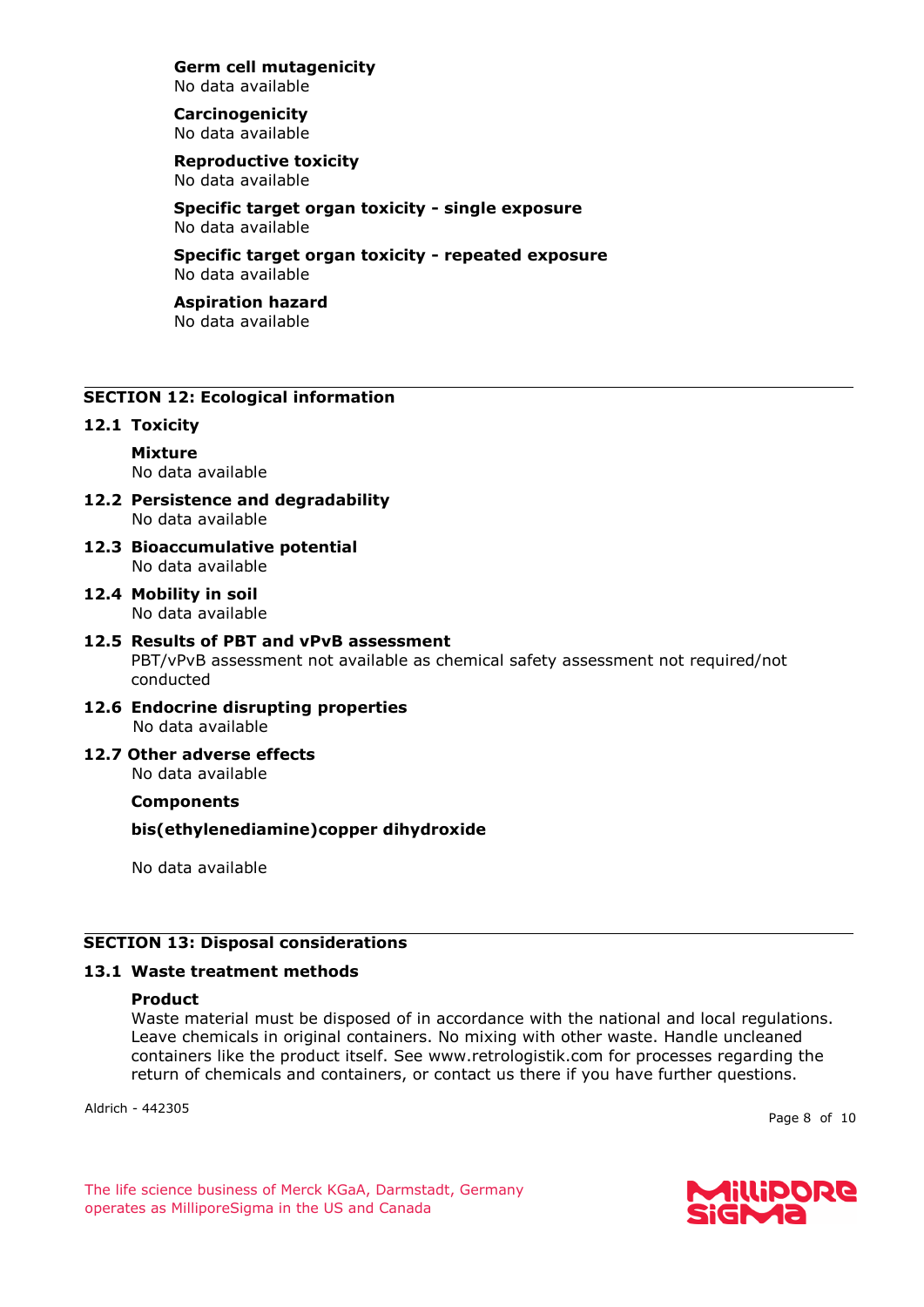## **SECTION 14: Transport information**

#### **DOT (US)**

UN number: 1761 Class: 8 (6.1) Packing group: II Proper shipping name: Cupriethylenediamine solution Reportable Quantity (RQ): Poison Inhalation Hazard: No

## **IMDG**

UN number: 1761 Class: 8 (6.1) Packing group: II EMS-No: F-A, S-B Proper shipping name: CUPRIETHYLENEDIAMINE SOLUTION Marine pollutant : yes

## **IATA**

UN number: 1761 Class: 8 (6.1) Packing group: II Proper shipping name: Cupriethylenediamine solution

# **SECTION 15: Regulatory information**

## **SARA 302 Components**

This material does not contain any components with a section 302 EHS TPQ.

## **SARA 313 Components**

The following components are subject to reporting levels established by SARA Title III, Section 313:

> CAS-No. 14552-35-3

bis(ethylenediamine)copper dihydroxide

# **SARA 311/312 Hazards**

Acute Health Hazard

#### **Massachusetts Right To Know Components**

No components are subject to the Massachusetts Right to Know Act.

## **SECTION 16: Other information**

#### **Further information**

The above information is believed to be correct but does not purport to be all inclusive and shall be used only as a guide. The information in this document is based on the present state of our knowledge and is applicable to the product with regard to appropriate safety precautions. It does not represent any guarantee of the properties of the product. Sigma-Aldrich Corporation and its Affiliates shall not be held liable for any damage resulting from handling or from contact with the above product. See www.sigma-aldrich.com and/or the reverse side of invoice or packing slip for additional terms and conditions of sale.

Copyright 2020 Sigma-Aldrich Co. LLC. License granted to make unlimited paper copies for internal use only.

Aldrich - 442305

Page 9 of 10



Revision Date 2015-07-08